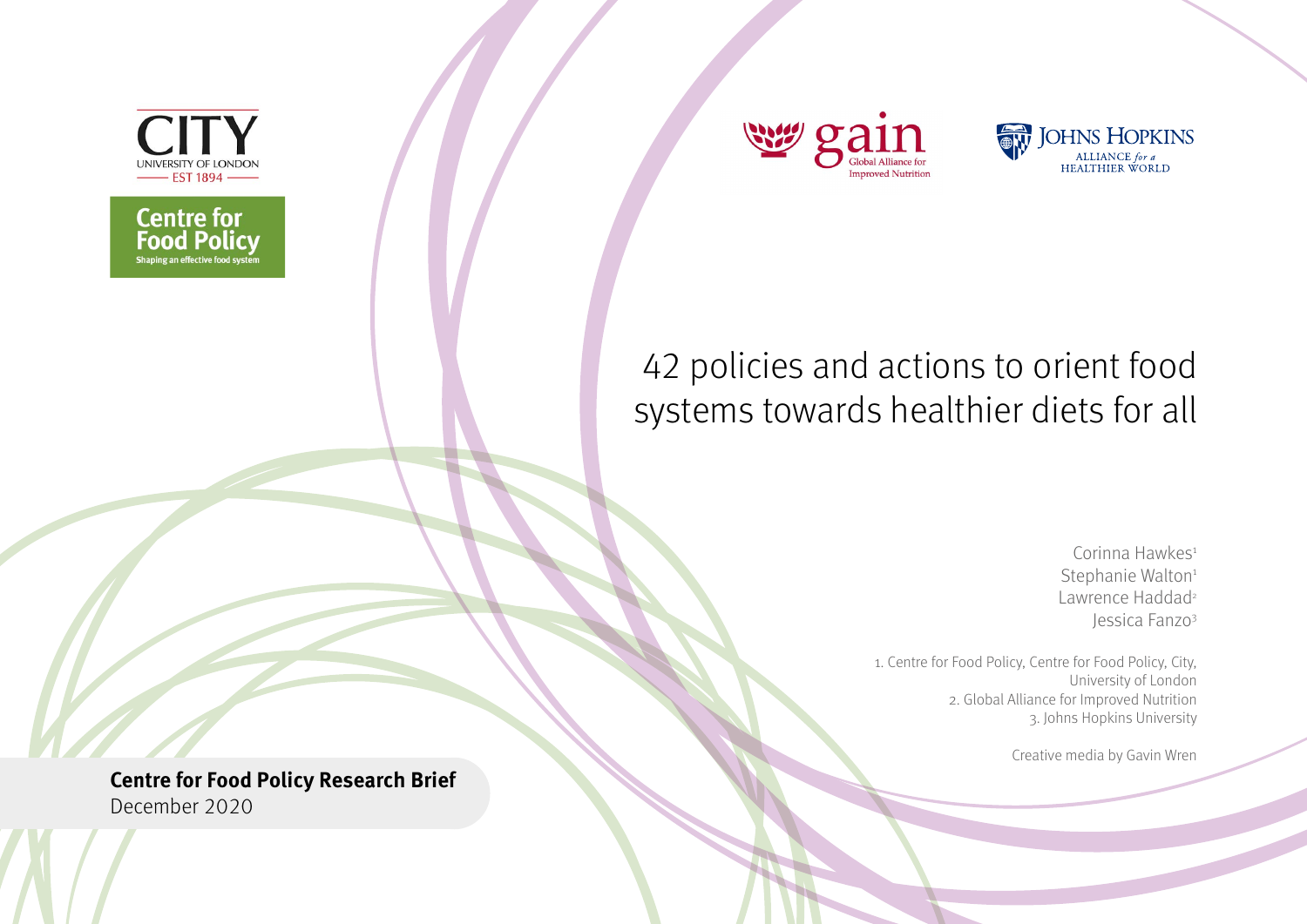In January 2020, the Centre for Food Policy at City, University of London, the Global Alliance for Improved Nutrition (GAIN) and Johns Hopkins University began compiling recommendations made by major international reports on how to orient food systems for nutrition. This was the first step towards our ultimate goal of identifying a group of actions essential in every context to lay the foundations of a nutritious food system – the policies and programmes which any policymaker serious about improving diets and nutrition would enact at a minimum.

The context was the increasing number of international processes designed to provide guidance on food systems for nutrition, including the ongoing development of the Voluntary Guidelines on Food Systems and Nutrition of the Committee on World Food Security (CFS).

As part of this process, a long-list of 42 policies and actions with the potential to orient the food system towards healthy diets was generated. Aligned with the High Level Panel of Experts on Food Security and Nutrition (HLPE) report Food Systems and Nutrition, the list is made up of actions with the potential to effect change through food supply chains, food environments and consumers. Actions to change principles, governance and political processes, although critically important to frame and enable the delivery of these actions, were not the focus of the project.

While the actions are focused on healthy diets. the next phase will assess how they can synergise with and support efforts to advance environmental sustainability.

### **Introduction**

This Brief sets out 42 policies and actions with potential to get food systems working for healthier diets for all. It includes actions which can directly shift food systems towards increasing the availability, affordability, appeal/acceptability of high quality, safe, nutritious foods in food environments, and away from nutrientpoor refined foods, products high in sugars, fats, and/ or salt (e.g. fried foods sold by street vendors) and prepackaged "ultra-processed" snacks.

### Food systems' role in improving nutrition

The 42 actions emerge from recent international reports on the role of food systems in reducing the global burden of malnutrition (wasting, stunting, micronutrient deficiencies, obesity and diet-related noncommunicable diseases). These evidence-based reports show that actions throughout food systems have the potential to improve nutrition.

### Large scope of action in food systems

The scope of potential action in food systems is large. Food systems include a huge amount of activity related to producing, processing, distributing, preparing and consuming food. The 42 actions here represent a wide scope of possible food system solutions across production, supply chain, food environments and consumers. To set boundaries, and to emphasise how actions can have direct impact on healthy diets, actions were limited to those with a clear pathway to impact on availability, affordability, appeal/acceptability and safety. For this reason, actions on broader principles, governance

and political processes were out of scope

### How the 42 actions were identified

The starting point for identifying the actions was a review of major international evidence-based expert reports on food systems which include detailed recommendations on how to orient food systems towards healthier diets (details on page 3). A set of inclusion criteria was rigorously applied to select these reports, leading to eight being included from an original list of 45 reports. A list of all the recommended actions from the reports was recorded in detail. A pathway-toimpact was formulated to assess if each action could plausibly have impact on the availability, affordability, appeal/acceptability of food. Actions were reworded where necessary so they clearly communicate the specific way they can lead to healthier diets. This led to a list of 42 specific actions with the potential to improve diets if fully implemented. The actions are shown on pages  $\mu$ [to 8,](#page-3-0) along with the potential impact of each action on availability, affordability, appeal/acceptability of different types of foods for the relevant population.

### Next steps of the project

The next stages of the project are to:

- a. Select a number of actions from the  $42$  that are essential in every context to laying the foundations of a nutritious food system for all – the policies and programmes which any policymaker who is serious about improving diets and nutrition would enact at a minimum.
- b. Integrate the 42 actions into the Food Systems Dashboard.
- c. Assess the synergies and trade-offs between the 42 actions with environmental sustainability and livelihoods to assess if and how they can be used to support these goals.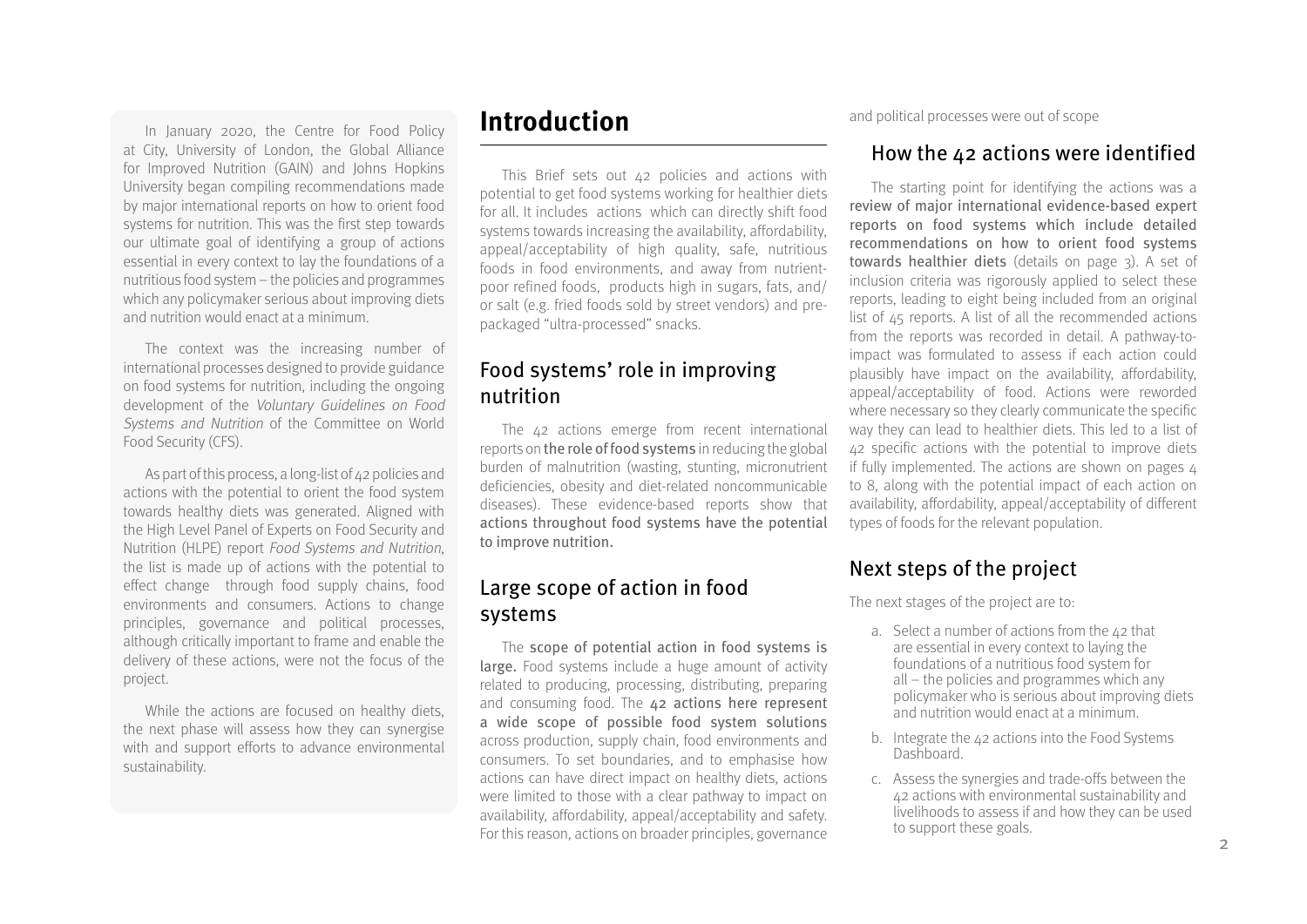### **Method**

Step 1. Identify evidence-based expert reports**.** The first step was to identify evidence-based expert reports with clearly articulated recommendations for reorienting food systems towards healthier diets. An initial list of potential reports was prepared drawing on reports already known to the research team and an extensive review of additional compilations and searches on relevant websites. The result was a list of 45 potentially relevant reports, all published since 2013.

Each report was reviewed against four criteria for inclusion: (1) deals explicitly with how food systems can be reoriented towards healthier diets in at least part of the report (2) makes detailed recommendations of policies and actions on how to reorient food systems towards healthier diets (3) provides an evidenceinformed review of the topic with references to research studies: and  $(\Delta)$  indication of peer-review.

Recommendations had to be action-oriented and specific – broader perspectives that were not accompanied by specific actions were not included (e.g. "Align policies with health outcomes" or "Improve the science-policy interface"). Reports which referenced nutrition, but only included generic recommendations on food security (e.g. producing more food or increasing rural incomes) rather than specifically improving diets were excluded. Reports focused on food and the environment were largely excluded on the basis that recommendations were primarily related to either (1) changing consumer behaviours to improve environmental sustainability (e.g. shifting demand for meat to combat climate change) and/or (2) changing

agricultural production methods to improve the environment (e.g. different farming methods). From the original list of  $45$  reports, eight met all of the criteria.  $(1-8)$ 

Step 2. Extract actions. The reports were reviewed in detail to identify recommended actions. Actions were included that aimed to increase the availability, affordability, appeal, nutritional quality or safety of nutritious foods and/or decrease the availability, affordability or appeal of foods, snacks and beverages high in energy, sugars, fat and/or salt. Recommendations with no clear pathway towards availability, affordability, etc. were not included. For example, a handful of reports made recommendations on decreasing the amount of antibiotics used in animals to combat anti-microbial resistance. While this is important for improving the overall health of the population, there was no clear pathway presented for how this would specifically improve the availability, affordability, etc. of nutritious foods. Similarly, actions that focused only on changing production methods with no clear pathway to impact were not included. Recommended actions were entered into a spreadsheet using near-verbatim language to how it was presented in the report.

Step 3. Combine and consolidate similar actions.Many reports recommended similar actions, but with different details on effective implementation. For example, one report recommended donating city land for urban farming, another report recommended providing training programmes and funding for women to farm urban land while another recommended building markets exclusively for urban-grown food. These various details were combined into a more comprehensive action on delivering urban agriculture through funding, training and provision of inputs. In

order to ensure that recommendations were combined in such a way that did not lose the original intent or detail from the report, each one was taken through a decision tree to determine if the original report intended the specific recommendation to be part of a more comprehensive approach. If it was, it was combined into a more comprehensive action; if not it was included as its own action. The effect of this process was to produce a list of actions that were both specific and broad enough to plausibly have impact. The final outcome of this process was the list of 42 Actions.

Step 4. Further clarify and refine actions according to their pathway to impact. Each of the 42 Actions were then sense-checked against a pathway to impact to ensure their impact on availability, affordability, etc. was clear. A pathway to impact was written for each action detailing how the action was expected to impact (1) the supply chain, (2) food environments, (3) consumer behaviour and (4) consumption. The wording of the actions was then further clarified and refined to ensure it clearly communicated the specific way in which the action could lead to healthier diets.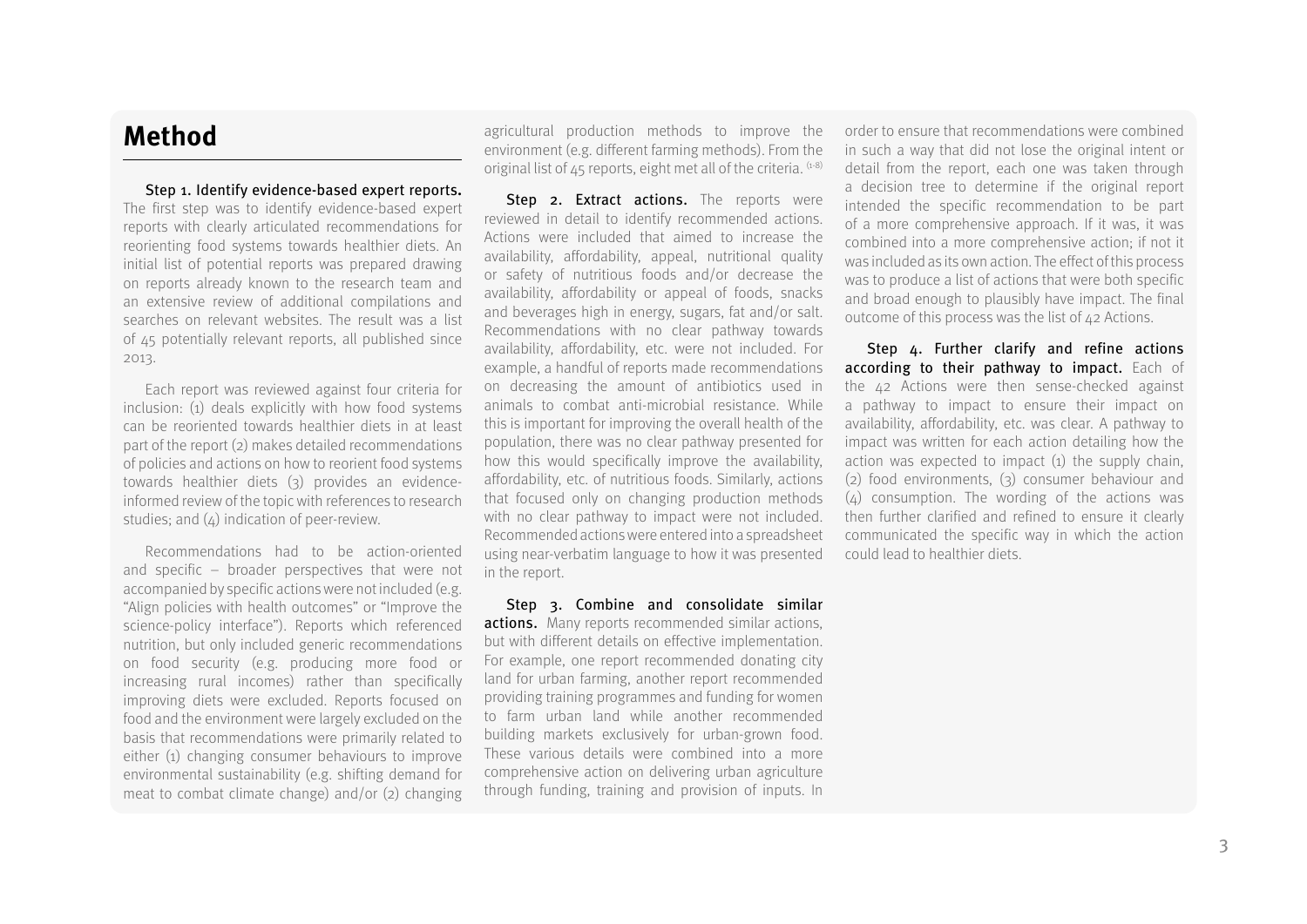# <span id="page-3-0"></span>42 policies and actions to orient food systems towards healthier diets for all

| \$             | <b>Agricultural actions</b>                                                                                                                                                                                                                                            |                                                                                                                                                                                         |  |
|----------------|------------------------------------------------------------------------------------------------------------------------------------------------------------------------------------------------------------------------------------------------------------------------|-----------------------------------------------------------------------------------------------------------------------------------------------------------------------------------------|--|
|                | <b>Action</b>                                                                                                                                                                                                                                                          | What impact could the action have?                                                                                                                                                      |  |
|                | Deliver agricultural extension programmes, infrastructure and education to support<br>farmers to grow and market nutritious foods                                                                                                                                      | Increase availability and affordability of <b>nutritious foods</b> to local<br>populations                                                                                              |  |
| $\bigcap$<br>L | (Re)design agricultural development programmes intended to increase food producers'<br>income to also focus on producing, and accessing markets for, nutritious crops and<br>providing nutrition education                                                             | Increase availability and affordability of <b>nutritious foods</b> to local<br>populations                                                                                              |  |
| 3              | Provide women with agricultural assets, training and support to increase agriculture<br>productivity and output, and access to markets to sell nutritious foods                                                                                                        | Increase availability and affordability of nutritious foods to local<br>populations                                                                                                     |  |
| 4              | Provide low-income households, including women, with support for <b>animal-husbandry</b><br>and training for animal rearing, safety management and processing along with<br>nutrition education                                                                        | Increase availability, affordability and appeal of <b>animal-source</b><br>foods to producer households                                                                                 |  |
|                | Support the production and consumption of nutritious <i>indigenous crops</i> through<br>agrobiodiverse cropping systems, agricultural extension, breeding programmes, subsidies,<br>land tenure rights, regulatory protection, market development and public awareness | Increase availability and appeal of <b>nutritious foods</b> to <i>producer</i><br>households and all other populations                                                                  |  |
| $\mathbf{O}$   | Deliver (peri-)urban agriculture programmes which provide land and other inputs,<br>support local market development and deliver training and nutrition education                                                                                                      | Increase availability, access, affordability and appeal of nutritious<br>foods to urban populations                                                                                     |  |
|                | Provide inputs and training to develop and maintain home gardens along with nutrition<br>education                                                                                                                                                                     | Increase availability, access, affordability and appeal of nutritious<br>foods to populations with access to home gardens (i.e., cultivated<br>plots around or close to people's homes) |  |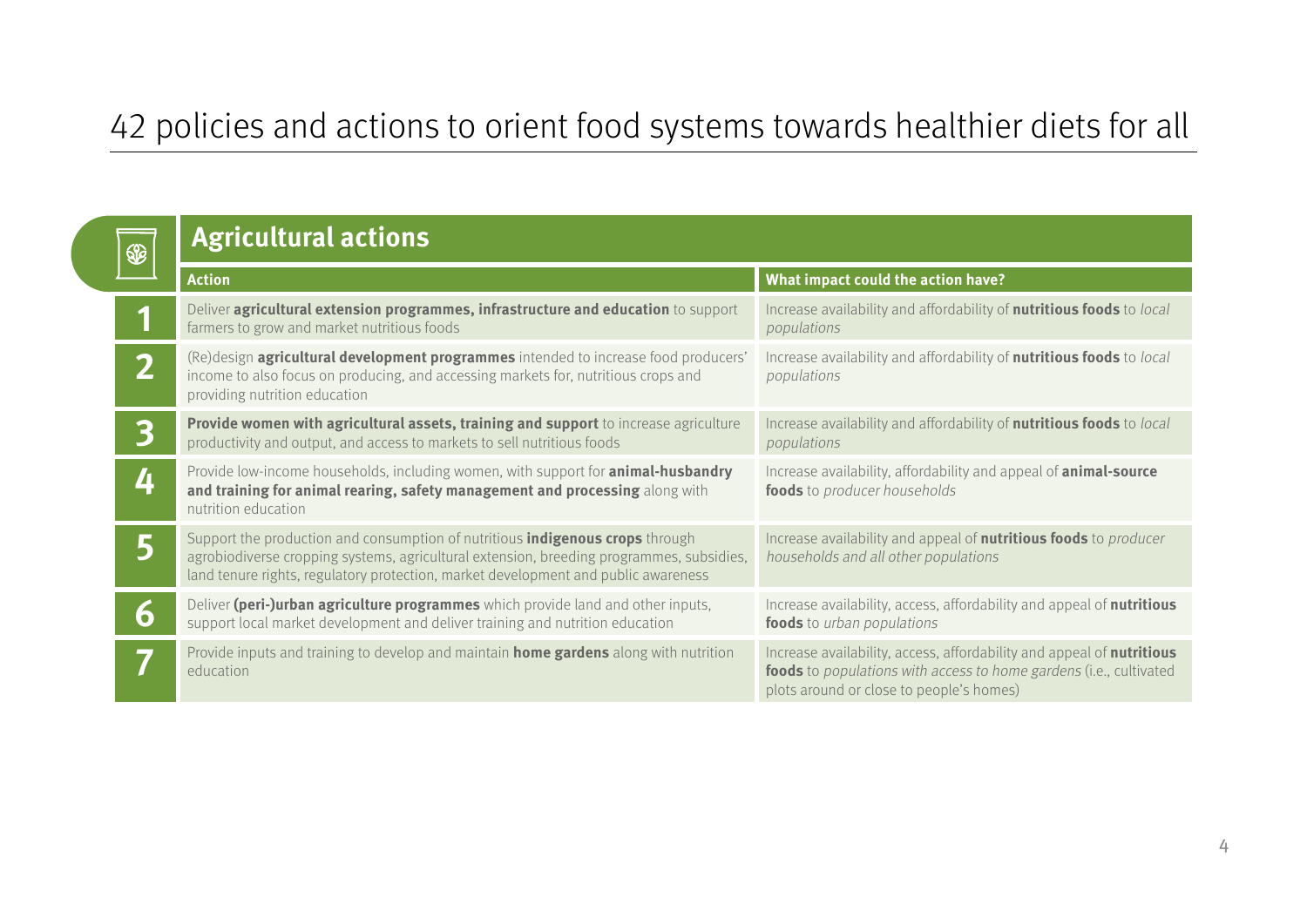# **International trade actions**

**Action What impact could the action have? 8** Design **trade policies to prioritise the supply of nutritious foods** over foods<br>manufactured high in fats, sugars and salt and their ingredient, taking account of the benefits of local and international supply chains in different contexts, the protection smallholder farmers, and the availability of complementary policies Increase availability and affordability of **nutritious foods** and reduce availability and affordability of **foods high in fats, sugars and salt and increase** to all populations

|           | Research, processing and technology actions                                                                                                                                                                        |                                                                                                                                                                         |
|-----------|--------------------------------------------------------------------------------------------------------------------------------------------------------------------------------------------------------------------|-------------------------------------------------------------------------------------------------------------------------------------------------------------------------|
|           | <b>Action</b>                                                                                                                                                                                                      | What impact could the action have?                                                                                                                                      |
|           | Prioritise high-nutrient density when breeding crops in conventional crop breeding<br>programmes and when selecting crops to grow                                                                                  | Increase availability of <i>micronutrients</i> in foods already available to<br>all populations                                                                         |
| <b>10</b> | Implement <b>biofortification programmes</b> including breeding, support for adoption and<br>market development and public awareness campaigns                                                                     | Increase availability of <b>micronutrients</b> in foods already available to<br>local populations                                                                       |
| 11        | Develop innovative postharvest storage technologies, packaging and processing<br>techniques for nutritious foods to reduce nutrient losses, remove anti-nutrients, prevent<br>contamination and reduce food losses | Increase availability, appeal and safety of nutritious foods<br>throughout the year to all populations                                                                  |
| 12        | Develop new processed products that extend the shelf life of nutritious foods, make<br>them more convenient for consumers to prepare, and reduce food and nutrient losses                                          | Increase availability, affordability and appeal of nutritious foods<br>throughout the year to all populations                                                           |
| 13        | Implement mandatory large-scale food fortification programmes                                                                                                                                                      | Increase availability of <b>micronutrients</b> in staple foods already<br>available to all populations                                                                  |
| 14        | Reformulate processed food to reduce fats, sugars and salt                                                                                                                                                         | Reduce availability of fats, sugars and salt in foods already<br>available to all populations                                                                           |
| 15        | Research and develop <b>alternative proteins sources</b> and share the research in the public<br>domain                                                                                                            | Increase availability, affordability and appeal of <b>alternative</b><br>micronutrient-rich protein sources and reduce appeal of red<br>meat to high red-meat consumers |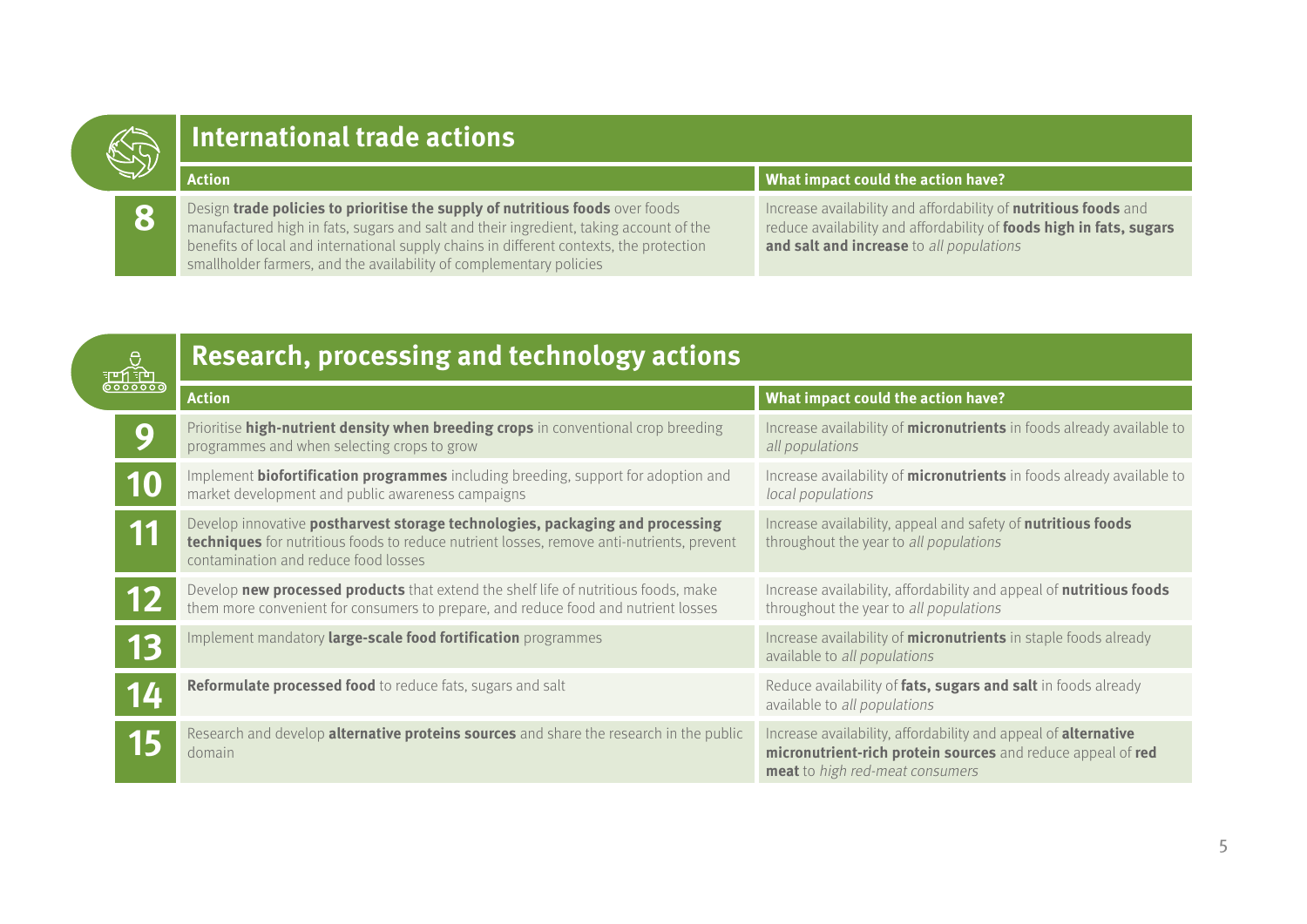| $\overline{\mathbb{R}}$ $\overline{\mathbb{D}}$ | <b>Supply chain infrastructure actions</b>                                                                                                                                                                                                                      |                                                                                                                          |  |
|-------------------------------------------------|-----------------------------------------------------------------------------------------------------------------------------------------------------------------------------------------------------------------------------------------------------------------|--------------------------------------------------------------------------------------------------------------------------|--|
|                                                 | <b>Action</b>                                                                                                                                                                                                                                                   | What impact could the action have?                                                                                       |  |
| 16                                              | Build and improve roads, transportation, storage, cold chain and logistical<br>distribution infrastructure to enable the delivery of safe, perishable nutritious foods to<br>urban and rural markets                                                            | Increase availability, affordability and safety of <b>nutritious</b> foods in<br>markets serving local populations       |  |
|                                                 | Support the <b>development of e-commerce platforms</b> to help producers create markets<br>for nutritious foods and improve access for populations with limited mobility or in<br>underserved areas                                                             | Increase access to <b>nutritious foods</b> to under-served populations                                                   |  |
| 18                                              | Maintain and upgrade markets selling nutritious foods to low-income communities<br>and ensure they have access to infrastructure to enhance food safety and reduce foods<br>losses                                                                              | Increase availability, affordability, access and safety of nutritious<br>foods in markets serving low-income populations |  |
| 19                                              | Empower smallholder farmers and small farm businesses to access markets<br>for nutritious foods by establishing farm associations, cooperatives and food hubs,<br>developing mechanisms for collective bargaining and increasing access to price<br>information | Increase availability of <b>nutritious foods</b> in markets serving local<br>populations                                 |  |
|                                                 | Develop infrastructure to reduce loss and waste of nutritious foods and increase its<br>redistribution                                                                                                                                                          | Increase availability nutritious foods to low-income and all<br>populations                                              |  |
|                                                 | Mandate training programmes for food producers and retailers on storage, processing<br>and packaging to reduce spoilage and contamination of nutritious foods                                                                                                   | Increase availability and safety of <b>nutritious foods</b> to all<br>populations                                        |  |

| <b>ROAD</b> | <b>Financial actions</b>                                                                         |                                                                                                                                                                                                                                      |
|-------------|--------------------------------------------------------------------------------------------------|--------------------------------------------------------------------------------------------------------------------------------------------------------------------------------------------------------------------------------------|
|             | <b>Action</b>                                                                                    | What impact could the action have?                                                                                                                                                                                                   |
|             | Redirect agriculture subsidies from staple crops to increasing production of nutritious<br>foods | Increase availability and affordability of <b>nutritious foods</b> and<br>reduce availability and affordability of refined staples and<br>ingredients used in manufactured foods high in fats, sugars<br>and salt to all populations |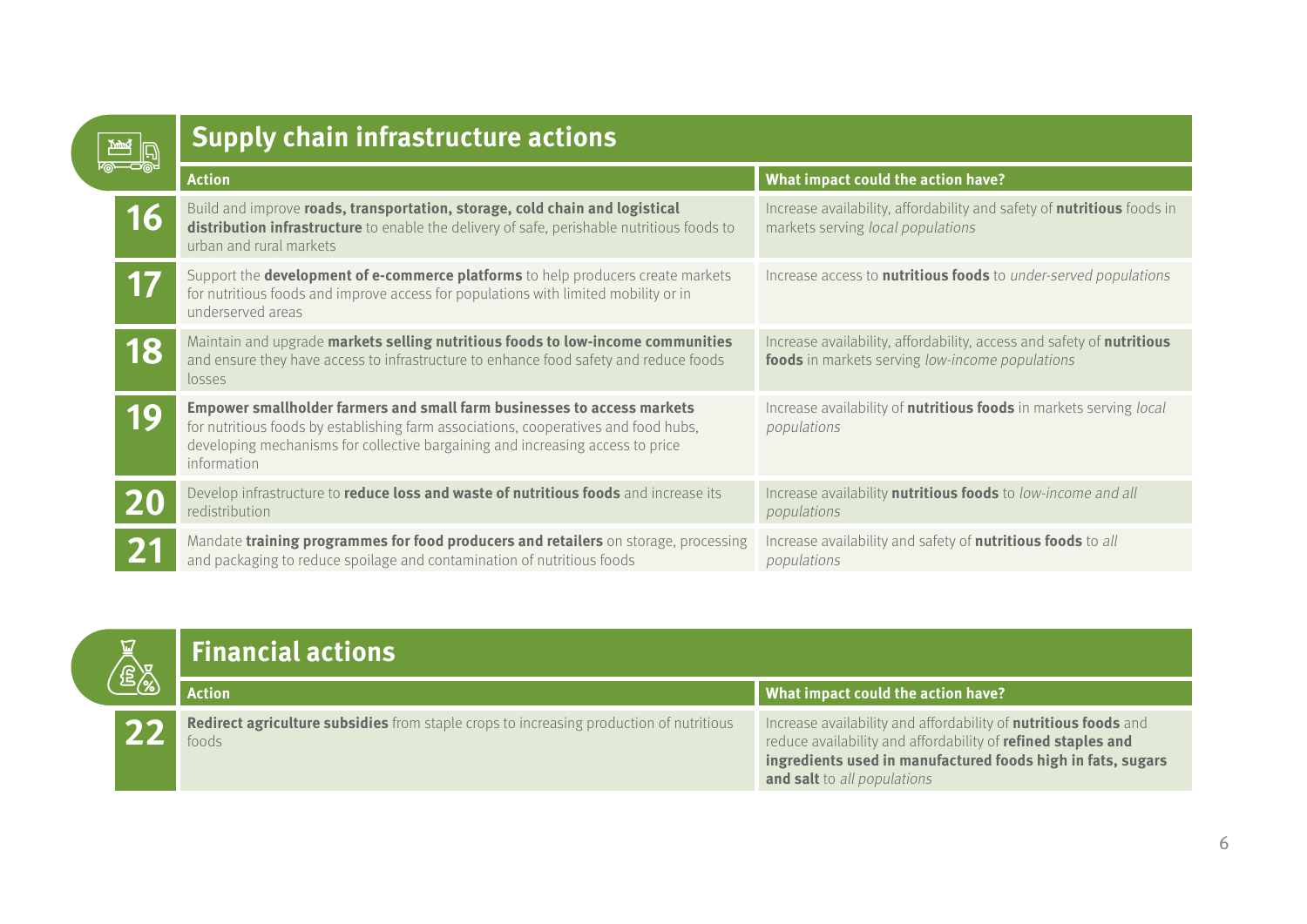| 23 | Provide nutritious foods and meals at lower prices at point-of-purchase by<br>subsidising public distribution programmes, state-managed stores, public restaurants, and<br>other forms of subsidy programmes | Increase affordability and access to <b>nutritious foods</b> to<br>populations with access to the programmes                                                                                                        |
|----|--------------------------------------------------------------------------------------------------------------------------------------------------------------------------------------------------------------|---------------------------------------------------------------------------------------------------------------------------------------------------------------------------------------------------------------------|
| 24 | Focus cash transfer, voucher and food delivery programmes on increasing the<br>availability, affordability and appeal of nutritious foods and limiting the appeal of foods<br>high in fats, sugars and salt  | Increase availability, affordability and appeal of nutritious foods<br>and reduce the affordability and appeal of foods high in fats,<br>sugars and salt to low-income populations with access to the<br>programmes |
| 25 | Implement taxes to decrease affordability and incentivise reformulation of sugary<br>drinks and foods high in fats, sugars and salt food                                                                     | Decrease affordability of sugary drinks and foods high in fats,<br>sugars and salt to all populations                                                                                                               |

| <b>Public institution actions</b> |  |
|-----------------------------------|--|
|                                   |  |

|    | <b>Public institution actions</b>                                                                                                                                                                                              |                                                                                                                                                                            |  |
|----|--------------------------------------------------------------------------------------------------------------------------------------------------------------------------------------------------------------------------------|----------------------------------------------------------------------------------------------------------------------------------------------------------------------------|--|
|    | <b>Action</b>                                                                                                                                                                                                                  | What impact could the action have?                                                                                                                                         |  |
| 26 | Implement comprehensive school food programmes, incorporating food and meals,<br>nutrition standards, nutrition education, school gardens, food personnel training, food<br>skills and literacy.                               | Increase availability, affordability and access of nutritious foods<br>and reduce access to foods high in fats, sugars and salt to<br>school-aged children                 |  |
|    | Adopt a <b>public food procurement policy</b> that applies nutritional guidelines to food<br>procured for public institutions and prioritises purchasing from smallholders, local, family<br>and/or sustainable food producers | Increase availability, affordability and access of nutritious foods<br>and reduce access to foods high in fats, sugars and salt to<br>people served by public institutions |  |

|  |  | Business incentives                                                                                                                                                                                             |                                                                                                         |
|--|--|-----------------------------------------------------------------------------------------------------------------------------------------------------------------------------------------------------------------|---------------------------------------------------------------------------------------------------------|
|  |  | Action                                                                                                                                                                                                          | What impact could the action have?                                                                      |
|  |  | <b>28</b> Provide investment funds and technical support for start-ups and small- and medium-sized food processing business to produce, market and promote nutritious<br>foods targeted at low-income consumers | Increase availability, affordability and appeal of <b>nutritious foods</b> to<br>low-income populations |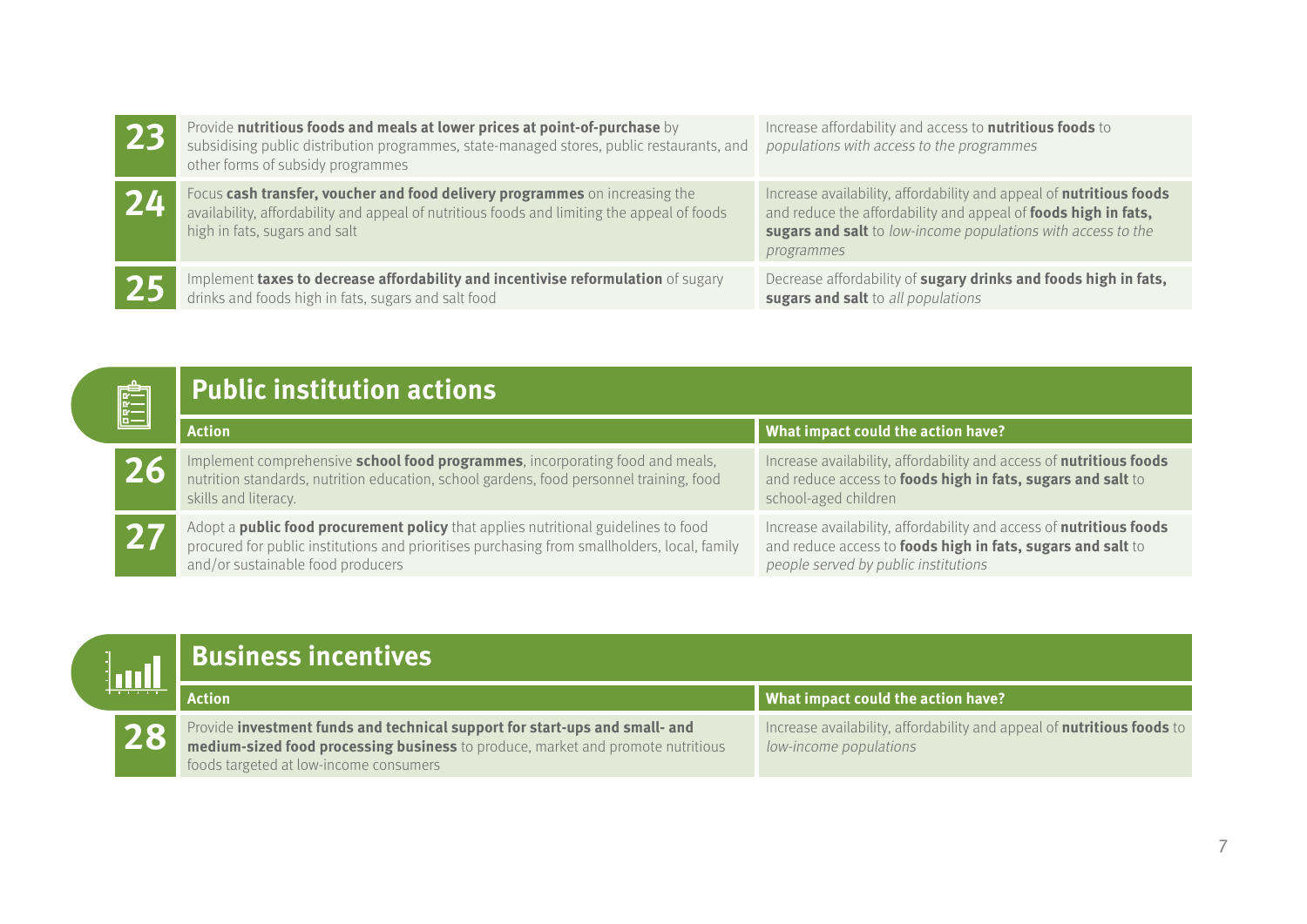| 29 | Use financial incentives and planning regulations to drive the establishment of new<br>supermarkets, fresh food markets, shops and street vendors in underserved<br><b>communities</b>                                                                             | Increase availability and access to <b>nutritious foods</b> to <i>underserved</i><br>populations                                                               |
|----|--------------------------------------------------------------------------------------------------------------------------------------------------------------------------------------------------------------------------------------------------------------------|----------------------------------------------------------------------------------------------------------------------------------------------------------------|
| 30 | Provide incentives to fast food outlets, street food vendors and food service trucks<br>to place nutritious options more prominently or in place of foods high in fats, sugar, salt,<br>reformulate their recipes and promote only nutritious foods                | Increase availability and appeal of <b>nutritious foods</b> and reduce<br>availability and appeal of foods high in fat, sugar and salt to<br>local populations |
| 31 | Provide technical assistance, equipment, cost-sharing etc. to <b>businesses to provide</b><br>nutritious foods to their employees at lower prices                                                                                                                  | Increase availability, affordability and access to <b>nutritious foods</b> to<br>adults in workplaces                                                          |
| 32 | Develop independent accountability mechanisms to monitor and publicly report on<br><b>business progress</b> towards increasing the availability, access, affordability and appeal of<br>nutritious foods and decreasing it for foods high in fats, sugars and salt | Increase availability, access, affordability and appeal of nutritious<br>foods and decrease for foods high in fats, sugars and salt to all<br>populations      |

|  | <b>Regulations and laws</b> |  |
|--|-----------------------------|--|
|--|-----------------------------|--|

|    | <b>Action</b>                                                                                                                                                                                                                                                                         | What impact could the action have?                                                                                                 |  |
|----|---------------------------------------------------------------------------------------------------------------------------------------------------------------------------------------------------------------------------------------------------------------------------------------|------------------------------------------------------------------------------------------------------------------------------------|--|
|    | Set mandatory limits on trans fats, sugar, salt/sodium and/or saturated fat in packaged<br>foods                                                                                                                                                                                      | Reduce availability of foods high in fats, sugars and salt to all<br>populations                                                   |  |
|    | Require nutrition labelling on packages/menus to indicate if foods are high in calories,<br>fats, sugars and/or salt and/or in positive nutrients                                                                                                                                     | Reduce appeal and availability of foods high in fat, sugar and<br>salt and increases appeal of nutritious foods to all populations |  |
| 35 | Restrict all forms of marketing, advertising and in-store promotions of HFSS foods,<br>particularly to children                                                                                                                                                                       | Reduce appeal foods high in fat, sugar and salt to children                                                                        |  |
|    | Use zoning laws to restrict numbers of "fast food" outlets and vendors in select<br>geographic areas                                                                                                                                                                                  | Reduce availability and access of foods high in fats, sugars and<br>salt to local populations                                      |  |
|    | Establish and enforce safety regulations, surveillance mechanisms and protocols<br>throughout the supply chain for nutritious foods, taking into consideration the importance<br>of access to affordable nutritious foods among low-income populations through the<br>informal sector | Increase safety of <b>nutritious foods</b> to all populations                                                                      |  |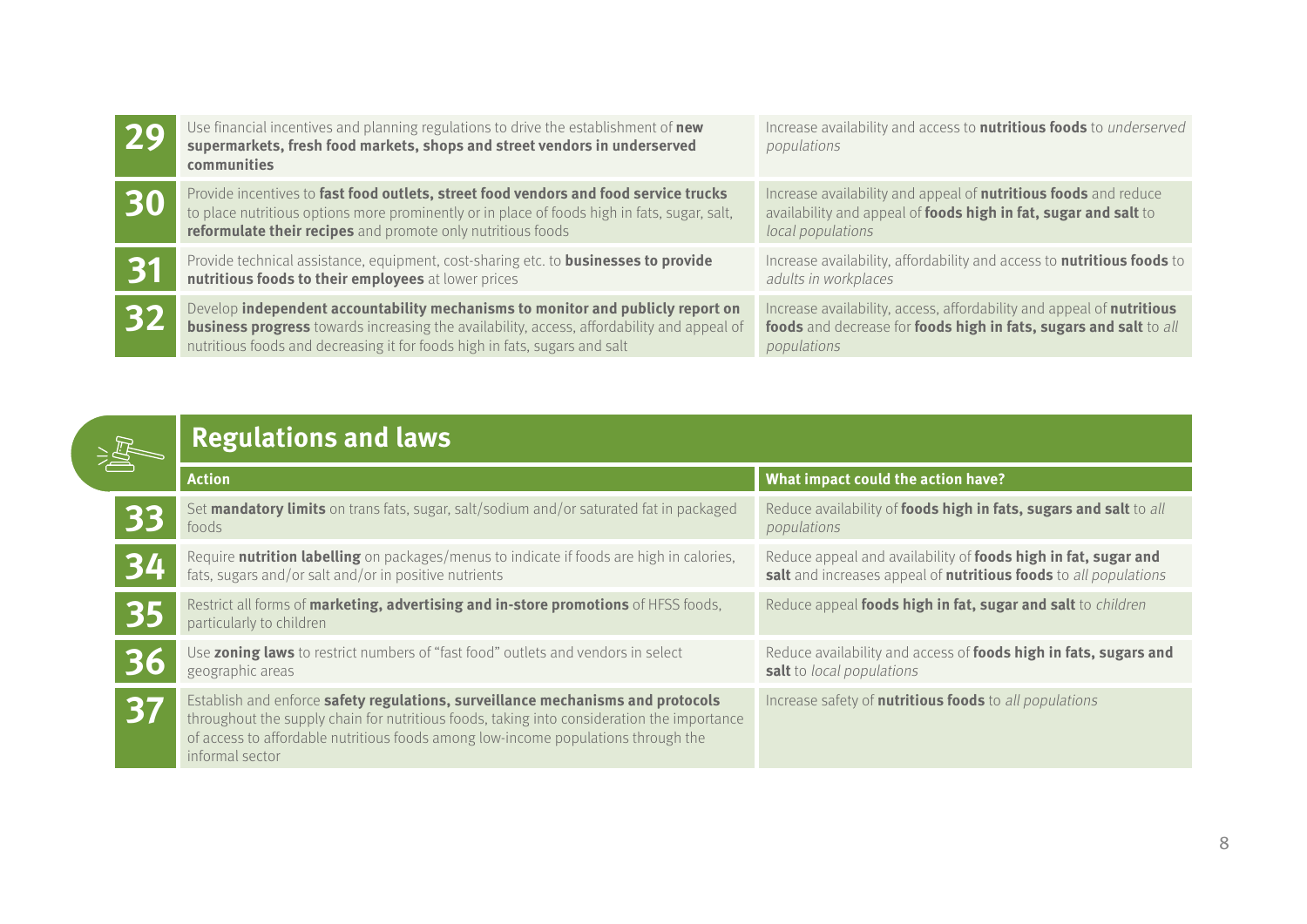|           | <b>Education and public awareness actions</b>                                                                                                                                                                                 |                                                                                                                                                             |  |
|-----------|-------------------------------------------------------------------------------------------------------------------------------------------------------------------------------------------------------------------------------|-------------------------------------------------------------------------------------------------------------------------------------------------------------|--|
|           | <b>Action</b>                                                                                                                                                                                                                 | What impact could the action have?                                                                                                                          |  |
| 38        | Deliver culturally-appropriate nutrition education, food literacy and skills training<br>to children and adults through schools, health services, agricultural extension, social<br>protection schemes and community settings | Increase appeal of <b>nutritious foods</b> and reduce appeal of foods<br>high in fats, sugars and salt to populations served by the<br>education programmes |  |
| BC        | Provide dietary counselling to women during antenatal care and pregnancy,<br>including awareness of benefits of nutritious food and risks of foods high in fats, sugars<br>and salt                                           | Increase appeal of nutritious foods and reduce appeal of foods<br>high in fats, sugars and salt to pregnant women served by the<br>counselling programmes   |  |
|           | Launch engaging and compelling mass media and behaviour change communication<br>campaigns about foods and diets                                                                                                               | Increase appeal of nutritious foods and reduce appeal of foods<br>high in fats, sugars and salt to all populations                                          |  |
| <b>A1</b> | Promote <b>traditional food cultures</b> associated with good nutrition by supporting and<br>protecting traditional foods, providing information about traditional dishes and public<br>awareness campaigns                   | Increase appeal of <b>nutritious foods</b> to all populations                                                                                               |  |

|    | <b>ATRIOT</b> National guidelines                                                                                                                |                                                                                                                                                                                      |
|----|--------------------------------------------------------------------------------------------------------------------------------------------------|--------------------------------------------------------------------------------------------------------------------------------------------------------------------------------------|
|    | <b>Action</b>                                                                                                                                    | What impact could the action have?                                                                                                                                                   |
| 42 | Align all food systems policies and programmes with food-based dietary guidelines<br>and widely communicate the guidelines to the general public | Increase availability, affordability and appeal of nutritious foods,<br>and reduce availability, affordability and appeal of foods high in<br>fat, sugar and salt to all populations |